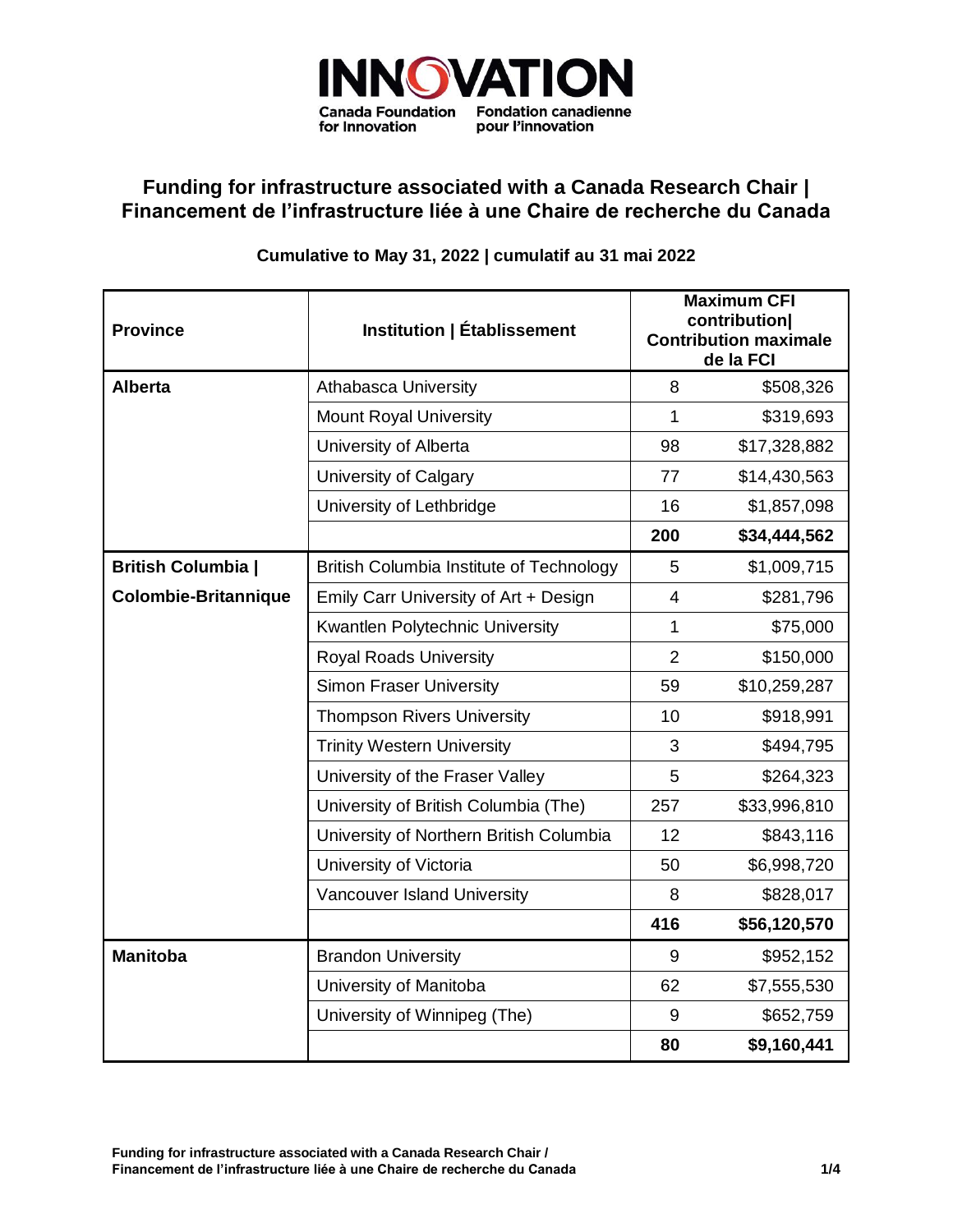

| <b>Province</b>                              | Institution   Établissement                                       | <b>Maximum CFI</b><br>contribution)<br><b>Contribution maximale</b><br>de la FCI |              |
|----------------------------------------------|-------------------------------------------------------------------|----------------------------------------------------------------------------------|--------------|
| <b>New Brunswick  </b>                       | <b>Mount Allison University</b>                                   | 10                                                                               | \$931,357    |
| Nouveau-Brunswick                            | St. Thomas University                                             | 5                                                                                | \$360,556    |
|                                              | University of New Brunswick                                       | 43                                                                               | \$4,598,277  |
|                                              | Université de Moncton                                             | 16                                                                               | \$1,267,123  |
|                                              |                                                                   | 74                                                                               | \$7,157,313  |
| <b>Newfoundland and</b><br>Labrador   Terre- | Memorial University of Newfoundland                               | 53                                                                               | \$5,835,245  |
| <b>Neuve et Labrador</b>                     |                                                                   | 53                                                                               | \$5,835,245  |
| Nova Scotia                                  | <b>Acadia University</b>                                          | $\overline{7}$                                                                   | \$853,210    |
| Nouvelle-Écosse                              | <b>Cape Breton University</b>                                     | 8                                                                                | \$1,024,223  |
|                                              | <b>Dalhousie University</b>                                       | 73                                                                               | \$10,012,645 |
|                                              | <b>Mount Saint Vincent University</b>                             | 11                                                                               | \$1,547,832  |
|                                              | <b>NSCAD University</b>                                           | $\overline{4}$                                                                   | \$492,794    |
|                                              | Nova Scotia Agricultural College                                  | 6                                                                                | \$555,005    |
|                                              | Saint Mary's University                                           | 14                                                                               | \$1,363,753  |
|                                              | St. Francis Xavier University                                     | 18                                                                               | \$1,606,443  |
|                                              | Université Sainte-Anne                                            | $\overline{2}$                                                                   | \$173,550    |
|                                              |                                                                   | 143                                                                              | \$17,629,455 |
| <b>Ontario</b>                               | Algoma University                                                 | 3                                                                                | \$232,354    |
|                                              | <b>Brock University</b>                                           | 20                                                                               | \$2,245,678  |
|                                              | <b>Carleton University</b>                                        | 26                                                                               | \$4,472,018  |
|                                              | <b>Lakehead University</b>                                        | 18                                                                               | \$1,748,601  |
|                                              | Laurentian University   Université<br>Laurentienne                | 16                                                                               | \$1,918,680  |
|                                              | <b>McMaster University</b>                                        | 80                                                                               | \$15,606,517 |
|                                              | <b>Nipissing University</b>                                       | 7                                                                                | \$513,091    |
|                                              | Ontario College of Art and Design<br>University (OCAD University) | 3                                                                                | \$241,441    |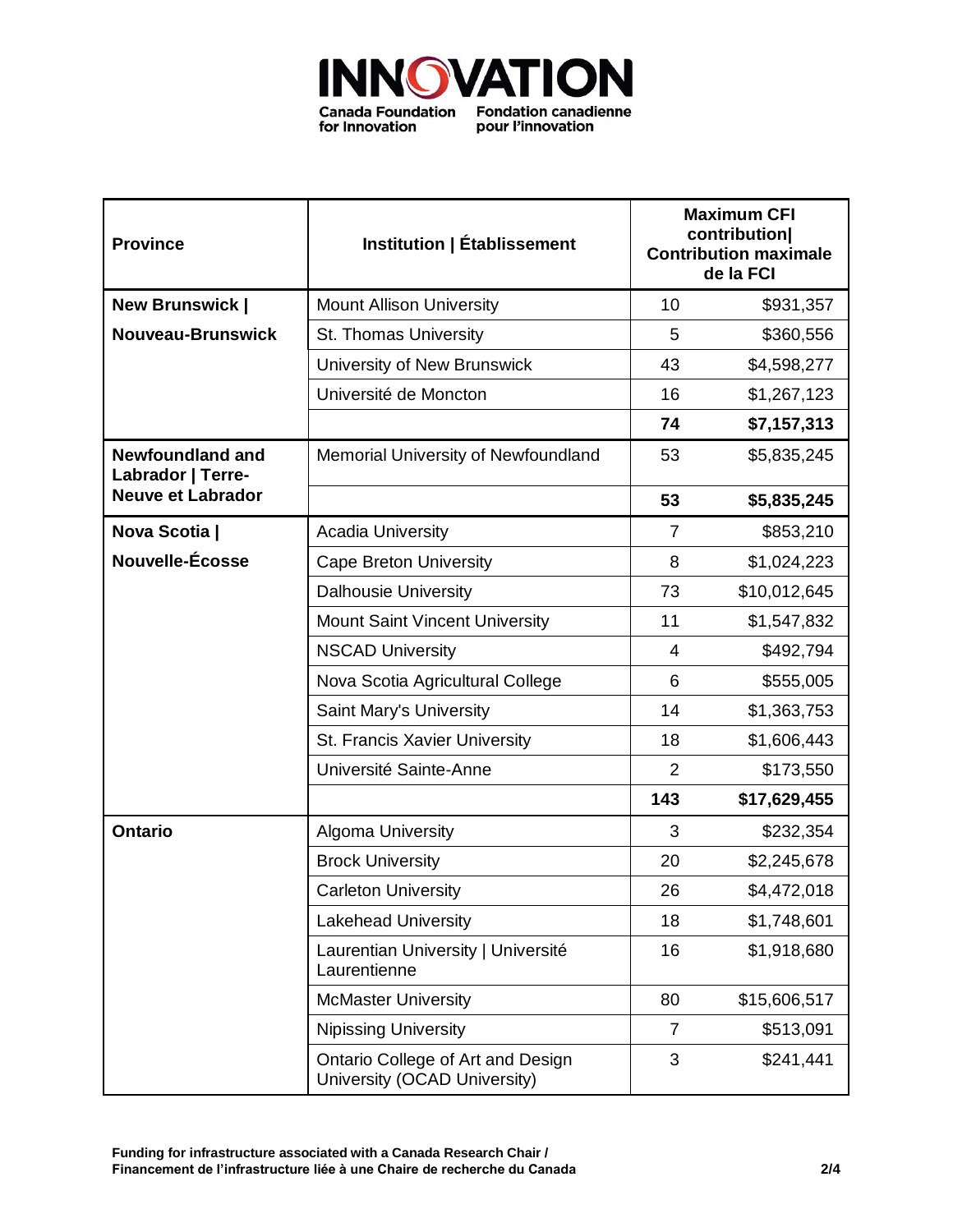

| <b>Province</b>               | Institution   Établissement                                             | <b>Maximum CFI</b><br>contribution <br><b>Contribution maximale</b><br>de la FCI |               |
|-------------------------------|-------------------------------------------------------------------------|----------------------------------------------------------------------------------|---------------|
| <b>Ontario</b>                | <b>Queen's University</b>                                               | 70                                                                               | \$10,900,893  |
| (continued   suite)           | Royal Military College of Canada  <br>Collège militaire royal du Canada | 8                                                                                | \$1,252,908   |
|                               | <b>Ryerson University</b>                                               | 28                                                                               | \$3,204,328   |
|                               | <b>Trent University</b>                                                 | 15                                                                               | \$1,654,414   |
|                               | University of Guelph                                                    | 52                                                                               | \$6,924,951   |
|                               | University of Ontario Institute of<br>Technology                        | 13                                                                               | \$1,062,611   |
|                               | University of Ottawa   Université<br>d'Ottawa                           | 91                                                                               | \$18,663,788  |
|                               | University of Toronto                                                   | 259                                                                              | \$52,359,958  |
|                               | University of Waterloo                                                  | 82                                                                               | \$9,949,315   |
|                               | University of Western Ontario (The)                                     | 87                                                                               | \$14,658,581  |
|                               | University of Windsor                                                   | 20                                                                               | \$2,228,083   |
|                               | <b>Wilfrid Laurier University</b>                                       | 15                                                                               | \$1,367,252   |
|                               | <b>York University</b>                                                  | 35                                                                               | \$5,187,420   |
|                               |                                                                         | 948                                                                              | \$156,392,882 |
| <b>Prince Edward Island  </b> | University of Prince Edward Island                                      | 13                                                                               | \$1,283,444   |
| Île-du-Prince-Édouard         |                                                                         | 13                                                                               | \$1,283,444   |
| Québec                        | <b>Bishop's University</b>                                              | $\overline{7}$                                                                   | 904 771 \$    |
|                               | Concordia University                                                    | 52                                                                               | 6 174 183 \$  |
|                               | Polytechnique Montréal                                                  | 27                                                                               | 4 919 353 \$  |
|                               | <b>HEC Montréal</b>                                                     | $\overline{7}$                                                                   | 1777116\$     |
|                               | <b>McGill University</b>                                                | 207                                                                              | 34 305 132 \$ |
|                               | Université Laval                                                        | 106                                                                              | 15 840 788 \$ |
|                               | Université de Montréal                                                  | 147                                                                              | 24 748 421 \$ |
|                               | Université de Sherbrooke                                                | 52                                                                               | 6973218\$     |
|                               | Université du Québec Institut national<br>de la rech. Scientifique      | 19                                                                               | 2 553 598 \$  |